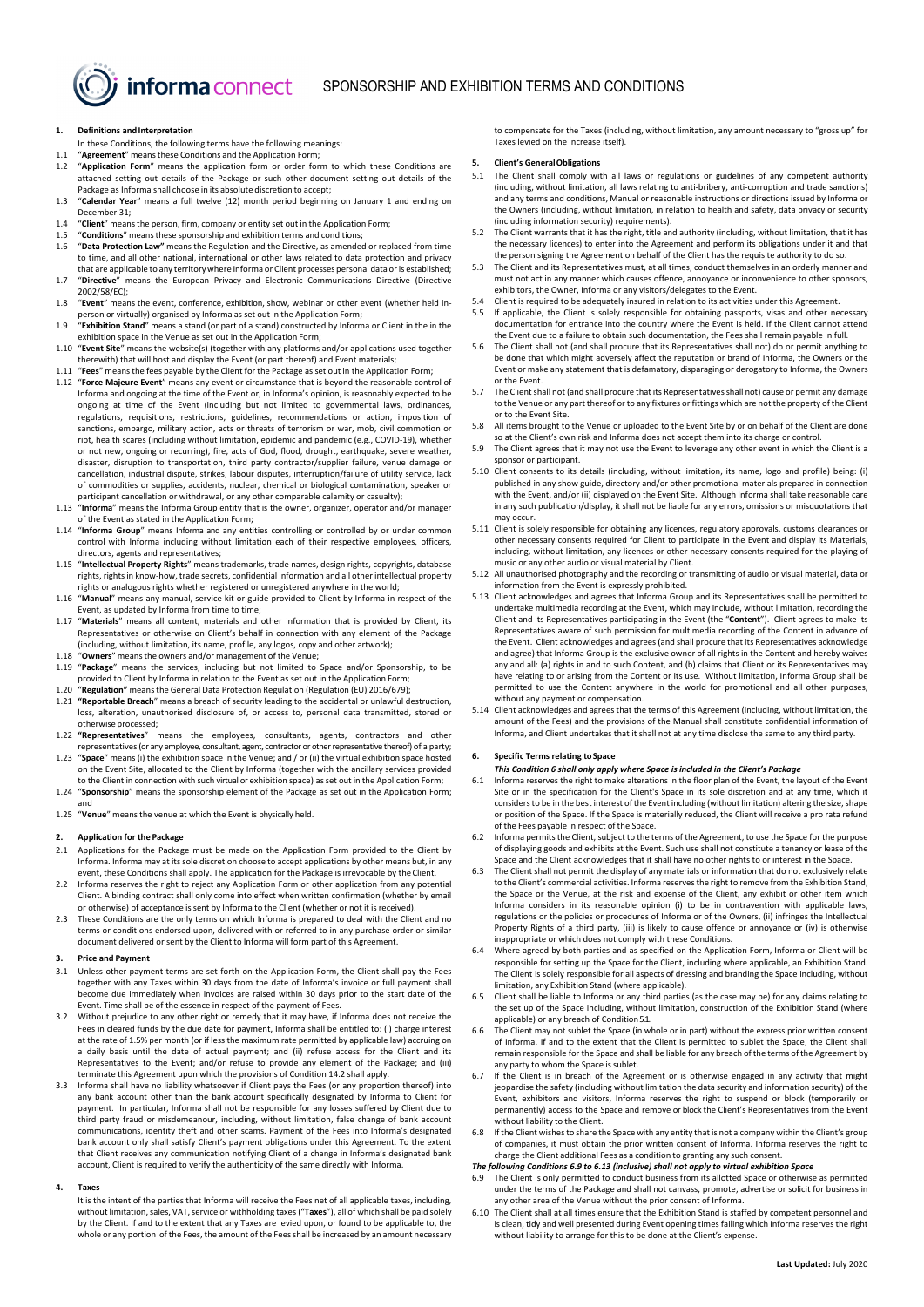<span id="page-1-7"></span>6.11 The Client undertakes to occupy the Space in time for the opening of the Event and not to close the Exhibition Stand prior to the end of the Event. In the event that the Client fails to comply with this Condition, Informa shall be entitled to terminate the Agreement and the provisions of Condition [14.2](#page-2-0) shall apply.

informa connect

- 6.12 From time to time, Informa, the Owner and each of their Representatives may enter the Venue at any time to carry out works, repairs or alterations or for any other purposes which they deem necessary ("**Works**"). To the fullest extent permitted by law, Informa, the Owner and each of their Representatives shall not be liable for any damage, loss or inconvenience, howsoever arising, and suffered by the Client and/or its Representatives by reason of any act or omission relating to the Works.
- <span id="page-1-0"></span>6.13 Client is required to be adequately insured to have an Exhibition Stand. The Client shall at its own expense maintain in effect throughout the Event including move-in and move-out days, and provide to Informa at least thirty (30) days prior to move in to the Event a certificate of insurance showing that there is in effect: (i) a Commercial General Liability insurance coverage of not less than \$1 million single occurrence/\$2 million aggregate combined limit for bodily injury and property damage, including coverage for personal injury, broad form contractual liability, operation of mobile equipment, product and liquor liability (where applicable) and (ii) automobile liability insurance coverage of not less than \$1 million combined single limit for bodily injury and property damage, including coverage for non-owned and hired vehicles, including loading and unloading operators, in which Informa and the Venue and Owners are named as additional insureds. The Client acknowledges that the certificate of insurance requirement in the foregoing sentence shall not be deemed waived, nor shall the Client be relieved of its obligation to provide such certificate, even if Informa provides the Client with the benefits hereunder without having received such certificate from the Client. The Client also agrees to obtain and maintain in effect throughout the Event workers compensation and employers' liability insurance in such minimum amounts as are required by law or are otherwise consistent with prudent business practice. The Client agrees to waive the right of subrogation of its insurance carrier against Informa and the Venue and Owners to recover loss sustained for real and personal property.

#### **7. Specific Terms relating to Client's Materials**

- 7.1 The Client shall provide Informa with all Materials which Informa requires to perform its obligations under this Agreement within the deadlines specified by Informa and the Client shall comply with Informa's reasonable requirements and directions in relation to the Materials. If the Client fails to provide the Materials by the deadline and to the specifications required by Informa, Informa<br>reserves the right to refuse to incorporate, print, publish, display or otherwise use the Materials and shall not be required to refund any Fees which shall remain payable infull.
- 7.2 The Client warrants that the Materials (i) are accurate and complete; (ii) are not in any way defamatory, libellous, obscene, menacing, threatening, offensive, abusive or fraudulent; (iii) are not in any way illegal and that they do not contravene any applicable law or incite or encourage the contravention of any law; (iv) if provided in digital form, are free from any viruses and any other malware or corrupting elements of any kind and that they shall not cause any adverse effect on the operation of any Informa system, publication, website, platform, media or other property and/or on any users of any of the foregoing; and (v) together with all Intellectual Property Rights therein, are owned or duly licensed by Client and they do not infringe the Intellectual Property Rights of any third party.
- 7.3 While Informa will take reasonable care in relation to the production of material and information incorporating the Materials, Informa shall not in any event be responsible to the Client for any omissions, misquotations or other errors which may occur except where such losses arise as a result
- of Informa's gross negligence or wilfulmisconduct. 7.4 All Materials are subject to approval and acceptance by Informa. Informa reserves the right to in its absolute discretion to reject any Materials at any time after receipt.
- 7.5 For the purposes of Sponsorship, Informa will use its reasonable endeavours to provide the Sponsorship in the size, position and manner as specified in the Application Form. However, Informa shall not be liable to the Client where reasonable modifications or changes to the Sponsorship (including, without limitation, to the size, position, section or issue of or date of publication) are made by Informa.
- <span id="page-1-8"></span>7.6 The Client hereby grants to Informa a non-exclusive, worldwide, royalty free licence to use the Materials in connection with the Event and in accordance with the Agreement. The Client also acknowledges that in view of the time and cost required in preparing any publications or other media, in circumstances where the Agreement is terminated, Informa may at its discretion continue to use the name, logo or any other Materials or information provided by the Client after termination of the Agreement, where the time and cost does not allow Informa to remove, delete or cover over such name, logo or other material or information.
- If the Client and / or any of its Representatives is in breach of the Agreement Informa reserves the right to refuse to use any Materials in relation to the Event or the Sponsorship or may remove or delete such Materials without liability to the Client.

# **8. Specific Terms relating to visitor or delegate passes for physical events**

- 8.1 Where visitor passes and/or delegate passes are issued as part of the Package, they are issued subject to the terms of this Agreement and Informa's separate terms and conditions applicable to visitors and/or delegates are expressly excluded. Only official visitor and delegate passes issued by Informa shall be valid for entry to the Event.
- The Client will be supplied with passes for its Representatives that are working at the Event and such passes must be produced on request at the Event. Informa may refuse entry to any person without a valid pass. Passes are only valid in the name of the person to whom they areissued.
- 8.3 Informa may (at its sole discretion) refuse admission to, or eject from the Event, any Client Representative who fails to comply with these terms and conditions or who in the opinion of Informa represents a security risk, nuisance or annoyance to the running of the Event. Client shall procure that its Representatives comply with all reasonable instructions issued by Informa or the Owners at the Event.

## <span id="page-1-1"></span>**9. Access to and Use of the Event Site**

- *This Condition [9](#page-1-1) shall apply only where the whole or any part of the Event is provided in a virtual format.*
- 9.1 Client undertakes to (i) be responsible for any technical requirements to enable Client and its Representatives to use the Event Site, and (ii) participate in the Event via the Event Site for the duration of the Event.
- 9.2 If applicable, the Client will be supplied with exhibitor accounts for its Representatives that are working on the Space hosted on the Event Site. Such accounts are only valid in the name of the person to whom they are issued.
- 9.3 Where delegate accounts are issued as part of the Package, access to the Event Site is only available to employees of Client, are only valid in the name of the person to whom they are issued and access to a delegate account may not be shared internally or externally. Such accounts are issued subject to the terms of this Agreement and Informa's separate terms and conditions applicable to delegates are expressly excluded.
- 9.4 Client is solely responsible for the security of any passwords issued by Informa for accessing the Event Site. Informa may cancel or suspend such passwords in the event of a breach of this Agreement.
- 9.5 Client shall (and shall procure that its Representatives) comply with all laws and regulations applicable to its access to and use of the Event Site including the terms of this Agreement and the Informa terms and conditions of website usage [\(https://informaconnect.com/terms-of-use/\).](https://informaconnect.com/terms-of-use/) Informa may monitor Client's use of the Event Site to ensure such compliance.
- 9.6 Informa cannot guarantee that the Event Site will operate continuously, securely, without errors or interruptions, or is free of viruses or harmful components, and Informa does not accept any liability on account of unavailability, interruptions, errors or viruses or harmful components. Client shall not (and shall procure that its Representatives shall not) attempt to interfere with the proper working of the Event Site and, in particular, shall not attempt to circumvent security, tamper with, hack into, or otherwise disrupt any computer system, server, website, router or any other internet connected device. Client shall be responsible for making all arrangements necessary for Client and its
- Representatives to have access to the Event Site. 9.7 Informa does not endorse or accept any responsibility for the content, or the use of, any goods or services that may be identified or described on the Event Site and Informa shall not be liable for any services that may be identified or described on the Event Site and Informa shall not be liable for any loss or damage caused or alleged to be caused by or in connection with use of, or reliance on, any content, goods or services available on or through the Event Site or any website or other resource referenced therein.
- 9.8 Client and its Representatives, when using any networking system or any community platform made available on the Event Site, shall be bound by the following behavioural conditions: (a) you agree that any information you enter is true and accurate to the best of your knowledge and will be considered non-confidential and non-proprietary; (b) you agree to respect other users of the services and shall refrain from contacting other users with untargeted announcements or requests; (c) you shall not send messages, upload or link to any defamatory, offensive, harassing, misleading or unlawful content; and (d) you shall not upload or link to content which violates a third party's
- Intellectual Property Rights or privacy rights. 9.9 Client consents (and warrants that it has in place the appropriate consents for its Representatives) to grant Informa and the Informa Group a royalty-free licence to use personal information of Client and its Representatives submitted to the Event Site within the Event Site and in ways necessary for the functioning of the Event.
- 9.10 Client acknowledges and agrees that use of the Event Site shall be further subject to any website terms of use and/or fair or acceptable use policies indicated on the Event Site.
- Informa does not guarantee or warrant that any content available for downloading from the Event Site will be free from infections, viruses and/or other code that has contaminating or destructive properties. Client is responsible for implementing sufficient procedures and virus checks to satisfy its particular requirements.
- 9.12 Client must not:<br>(a) infringe
	- infringe Informa's Intellectual Property Rights or those of any third party in relation to its use of the Event Site; (b) knowingly transmit, send or upload any data that contains viruses, Trojan horses, worms
	- or any other harmful programs or similar computer code;
	- (c) use the Event Site in a way that could damage, disable, overburden, impair or compromise Informa's systems or security or interfere with other users; or
	- (d) interfere with, manipulate, damage or disrupt the Event Site.
- 9.13 Informa reserves the right at any time, and without notice to Client, to:<br>(a) make changes or corrections and to alter, suspend or disconti
	- make changes or corrections and to alter, suspend or discontinue any aspect of the Event Site;
	- (b) vary the technical specification of the Event Site;
	- (c) temporarily suspend Client's and its Representatives' and third parties' access to the Event Site for the purposes of maintenance or upgrade; and
	- (d) withdraw from the Event Site any of the Materials (or any part thereof).
- 9.14 Informa reserves the right to remove any messages, content or hyperlinks which it believes, in its sole discretion, breaches these conditions and to temporarily or permanently block users who persistently breach these conditions. Informa shall not accept responsibility for the accuracy or reliability of the information submitted by other users and Informa shall not be held liable for any message or content sent or posted by a user of any Informa services.
- 9.15 Informa is under no obligation to oversee, monitor or moderate any interactive service which may be provided on the Event Site and, without limitation, Informa expressly excludes all liability for any loss, injury or damage whatsoever arising from the use by Client and its Representatives of any interactive service, whether the service is moderated or not.

#### **10. Limitation of RightsGranted**

- <span id="page-1-3"></span>10.1 The Client's rights in relation to the Event are strictly limited to those set out in the Package. The Client is not permitted to: (i) establish a website specifically relating to the Event; or (ii) other than in accordance with Conditio[n 10.2,](#page-1-2) otherwise promote or advertise its association with the Event or Informa or undertake any promotional activity in connection with the Event or Informa in any way otherwise than as set out in the Package or with the prior written consent of Informa.
- <span id="page-1-2"></span>10.2 Nothing in Conditio[n 10.1](#page-1-3) shall prevent the Client from advertising in a proportionate manner on its own website the fact of its attendance and participation in the Event. This includes providing a web link to the Event's website together with any Event logo. Informa may request for any reason at any time that the Client removes any such promotional material from its website and the Client shall be required to comply with any such request promptly. Nothing in the Agreement shall be construed as granting to the Client any right, permission or licence to: (i) use or exploit Informa's or any member of the Informa Group's Intellectual Property Rights; or (ii) otherwise exploit any connection with Informa or any event run by Informa in any way.

# **11. Changes to the Event**

Informa reserves the right at any time and for any reason to make changes to the format, content, venue and timings of the Event (including, without limitation, any installation and dismantling periods or conversion of part or the whole of a physical in-person event to a virtual event, and vice versa) without liability. If any such changes are made, this Agreement shall continue to be binding on both parties, provided that the Package may be amended as Informa considers necessary to take account of the changes. Informa will notify the Client of any such amendments to the Package as soon as reasonably practicable.

## <span id="page-1-6"></span>**12. Change of Date or Cancellation of theEvent**

- 12.1 Without prejudice to Conditio[n 18.1,](#page-2-1) Informa reserves the right to cancel or change the date(s) of the Event at any time and for any reason (including, without limitation, if a Force Majeure Event occurs which Informa considers makes it illegal, impossible, inadvisable or impracticable for the Event to be held), in which case Conditions [12.2](#page-1-4) and [12.3](#page-1-5) (as applicable) shall apply.
- <span id="page-1-4"></span>12.2 Where the date(s) of the Event are changed to new date(s) that are within twelve (12) calendar months; or, where the Event is part of an annual series, the rescheduled Event replaces the series edition in the following Calendar Year, this Agreement will continue in full force and effect and the obligations of the parties shall be deemed to apply to the Event on the new date(s) (or the Event in the following Calendar Year as the case may be) in the same way that they would have applied to the original Event. For the avoidance of doubt, nothing in this Conditio[n 12.2](#page-1-4) shall excuse the Client from payment of the Fees under the Agreement in accordance with the payment schedule set out in the Application Form.
- <span id="page-1-5"></span>12.3 Where the Event is cancelled and is not rescheduled in accordance with Condition [12.2 above](#page-1-4) the terms of this Conditio[n 12.3](#page-1-5) shall apply: